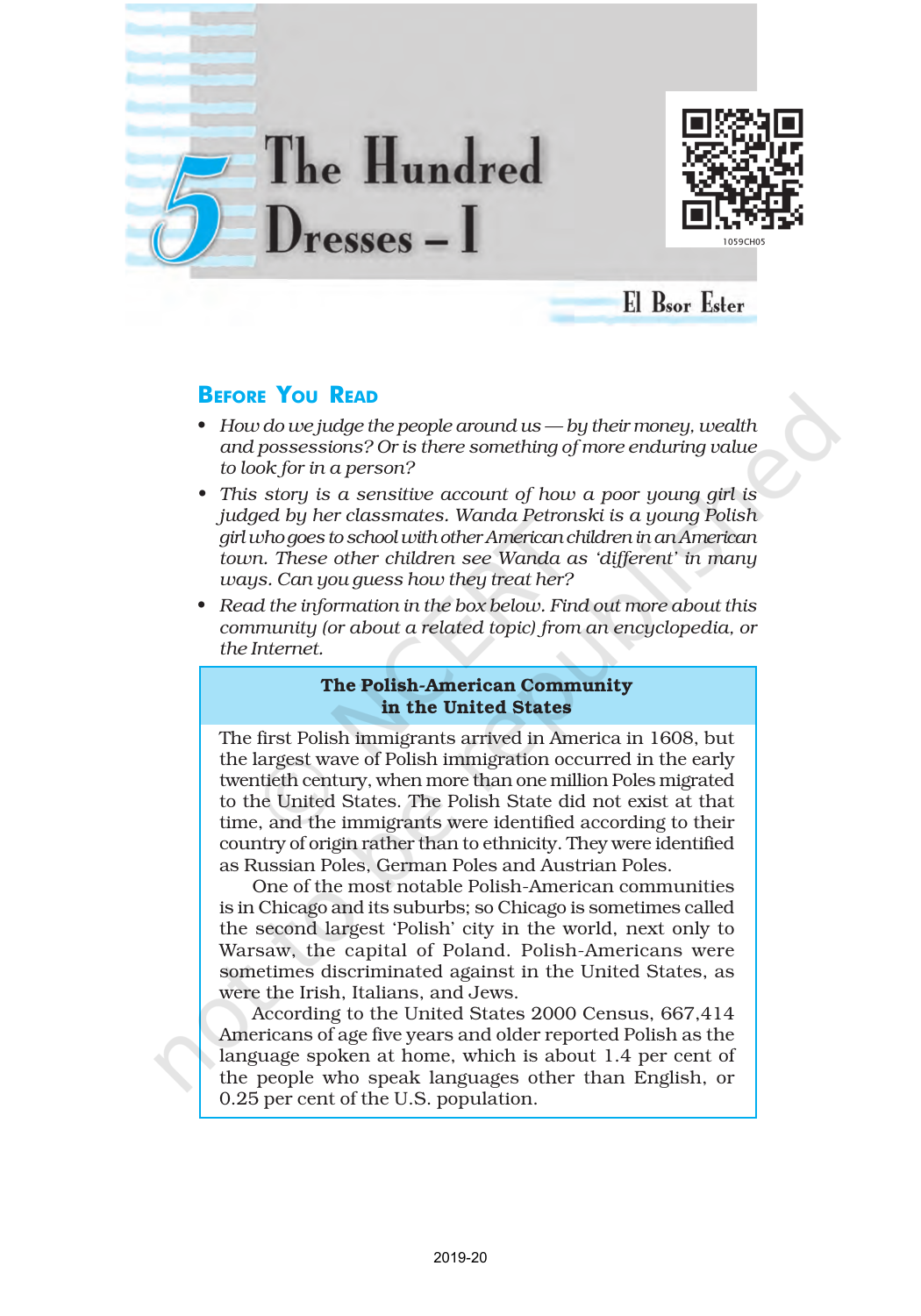TODAY, Monday, Wanda Petronski was not in her seat. But nobody, not even Peggy and Madeline, the girls who started all the fun, noticed her absence. Usually Wanda sat in the seat next to the last seat in the last row in Room Thirteen. She sat in the corner of the room where the rough boys who did not make good marks sat, the corner of the room where there was most scuffling of feet, most roars of laughter when anything funny was said, and most mud and dirt on the floor.

Wanda did not sit there because she was rough and noisy. On the contrary, she was very quiet and rarely said anything at all. And nobody had ever heard her laugh out loud. Sometimes she twisted her mouth into a crooked sort of smile, but that was all.

Nobody knew exactly why Wanda sat in that seat, unless it was because she came all the way from Boggins Heights and her feet were usually caked with dry mud. But no one really thought much about Wanda Petronski, once she sat in the corner of the room.

64First Flight

64

First Flight

The time when they thought about Wanda was outside of school hours — at noon-time when they were coming back to school or in the morning early before school began, when groups of two or three, or even more, would be talking and laughing on their way to the school yard.

Then, sometimes, they waited for Wanda — to have fun with her.

The next day, Tuesday, Wanda was not in school, either. And nobody noticed her absence again.

But on Wednesday, Peggy and Maddie, who sat down front with other children who got good marks and who didn't track in a whole lot of mud, did notice that Wanda wasn't there. Peggy was the most popular girl in school. She was pretty, she had many pretty clothes and her hair was curly. Maddie was her closest friend. The reason Peggy and Maddie noticed Wanda's absence was because Wanda had made them late to school. They had waited and

scuffling of feet noisy, dragging movements of the feet on the ground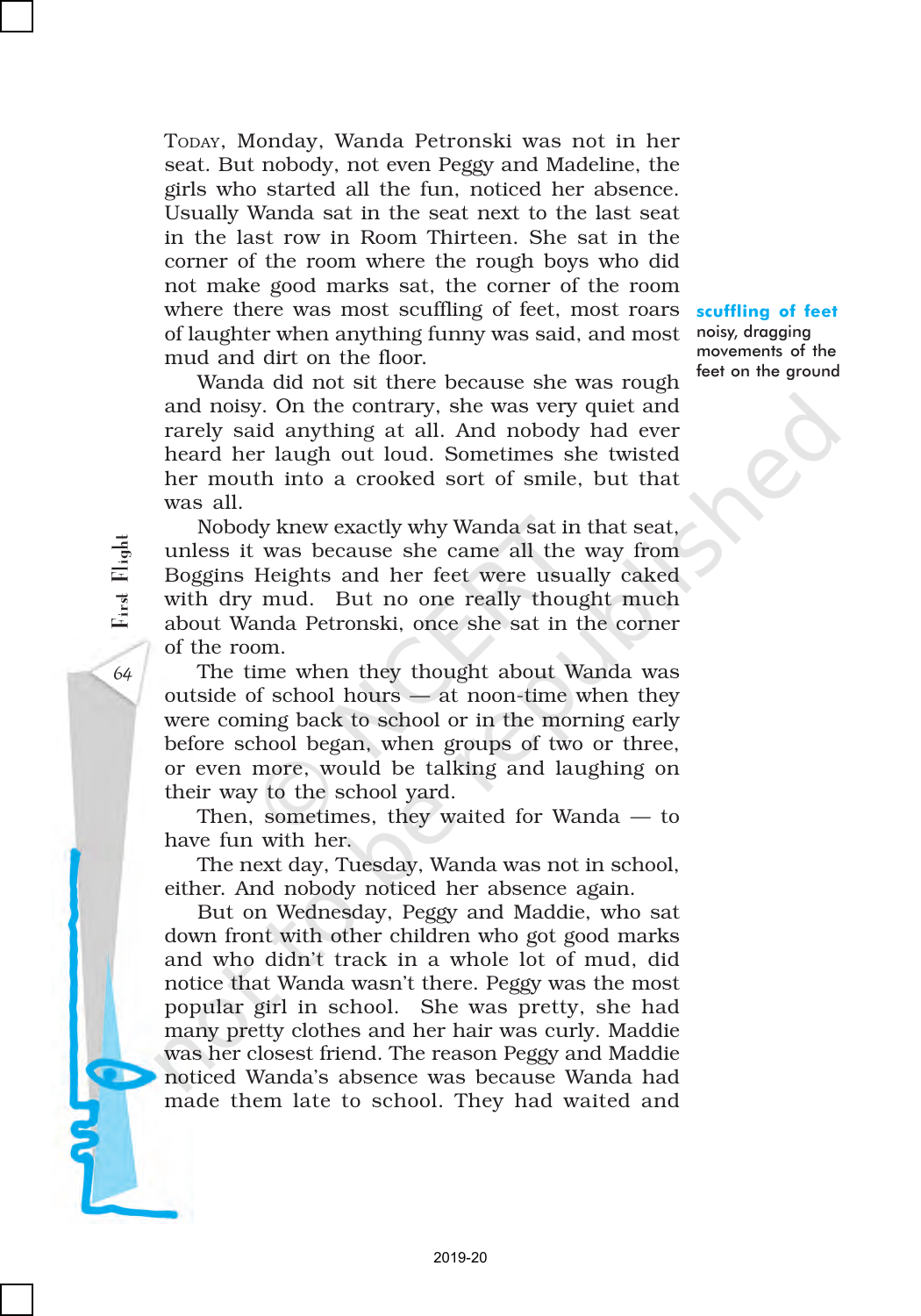waited for Wanda, to have some fun with her, and she just hadn't come.

They often waited for Wanda Petronski — to have fun with her.

# Oral Comprehension Check

- *1. Where in the classroom does Wanda sit and why?*
- *2. Where does Wanda live? What kind of a place do you think it is?*
- *3. When and why do Peggy and Maddie notice Wanda's absence?*
- *4. What do you think "to have fun with her" means?*

Wanda Petronski. Most of the children in Room Thirteen didn't have names like that. They had names easy to say, like Thomas, Smith or Allen. There was one boy named Bounce, Willie Bounce, and people thought that was funny, but not funny in the same way that Petronski was.

Wanda didn't have any friends. She came to school alone and went home alone. She always wore a faded blue dress that didn't hang right. It didn't hang right was clean, but it looked as though it had never been ironed properly. She didn't have any friends, but a lot of girls talked to her. Sometimes, they surrounded her in the school yard as she stood watching the little girls play hopscotch on the worn hopscotch hard ground.

"Wanda," Peggy would say in a most courteous manner as though she were talking to Miss Mason. "Wanda," she'd say, giving one of her friends a nudge, "tell us. How many dresses did you say you had a gentle push hanging up in your closet?"

didn't fit properly

a game in which children hop into and over squares marked on the ground nudge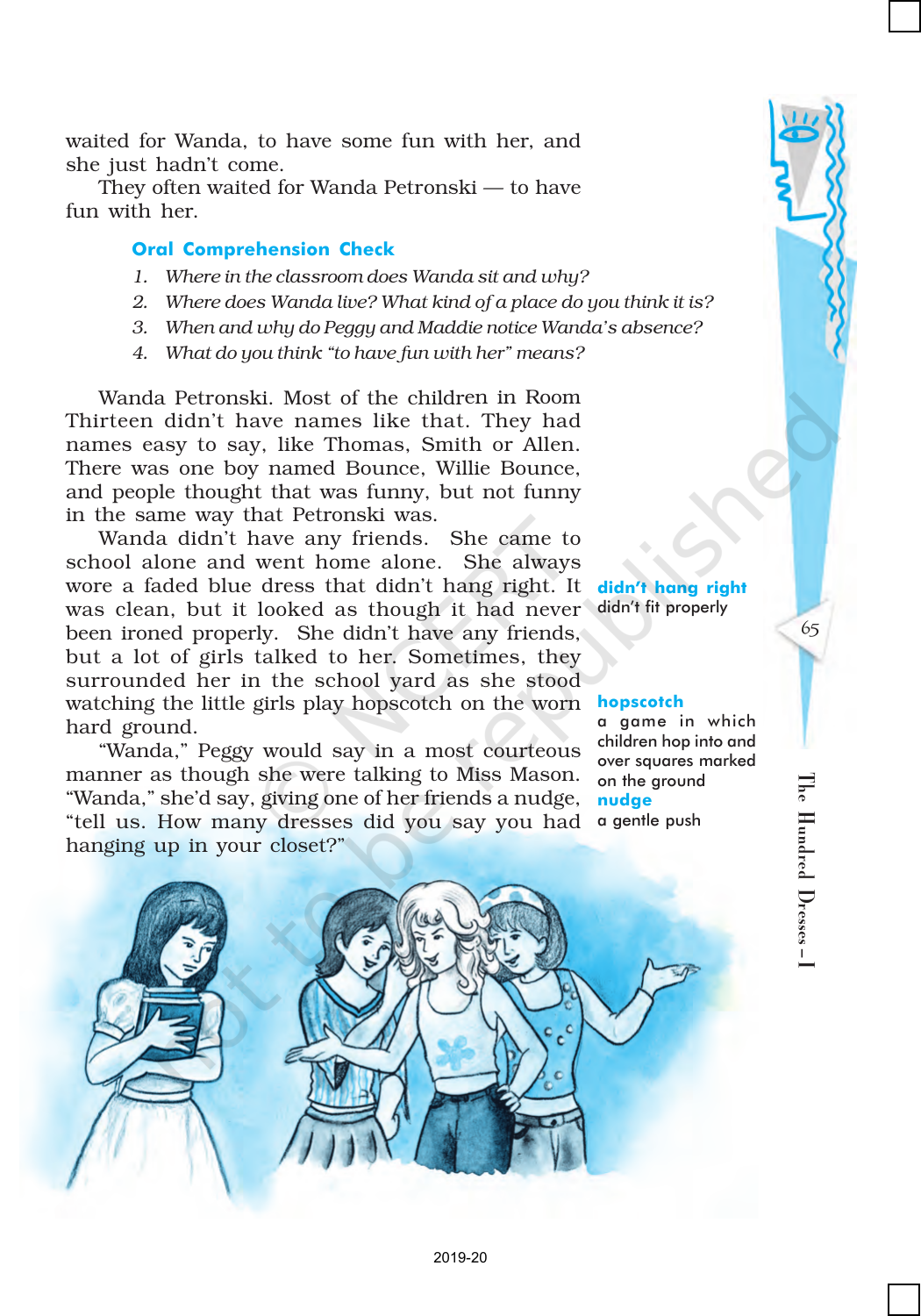"A hundred," Wanda would say.

"A hundred!" exclaimed all the little girls incredulously, and the little ones would stop playing hopscotch and listen.

"Yeah, a hundred, all lined up," said Wanda. Then her thin lips drew together in silence.

"What are they like? All silk, I bet," said Peggy.

"Yeah, all silk, all colours."

"Velvet, too?"

66First Flight

66

First Flight

"Yeah, velvet too. A hundred dresses," Wanda would repeat stolidly. "All lined up in my closet."

Then they'd let her go. And then before she'd gone very far, they couldn't help bursting into shrieks and peals of laughter.

A hundred dresses! Obviously, the only dress Wanda had was the blue one she wore every day. So why did she say she had a hundred? What a story!

"How many shoes did you say you had?"

"Sixty pairs. All lined up in my closet."

Cries of exaggerated politeness greeted this. "All alike?"

"Oh, no. Every pair is different. All colours. All lined up."

Peggy, who had thought up this game, and Maddie, her inseparable friend, were always the last to leave. Finally Wanda would move up the street, her eyes dull and her mouth closed, hitching her left shoulder every now and then in the funny way she had, finishing the walk to school alone.

Peggy was not really cruel. She protected small children from bullies. And she cried for hours if she bullies saw an animal mistreated. If anybody had said to her, "Don't you think that is a cruel way to treat Wanda?" she would have been very surprised. Cruel? Why did the girl say she had a hundred dresses? Anybody could tell that that was a lie. Why did she want to lie? And she wasn't just an ordinary person, else why did she have a name like that? Anyway, they never made her cry.

As for Maddie, this business of asking Wanda every day how many dresses and how many hats,

stolidly not showing any feeling

incredulously showing unwillingness to

believe

those who use their strength or power to frighten weaker people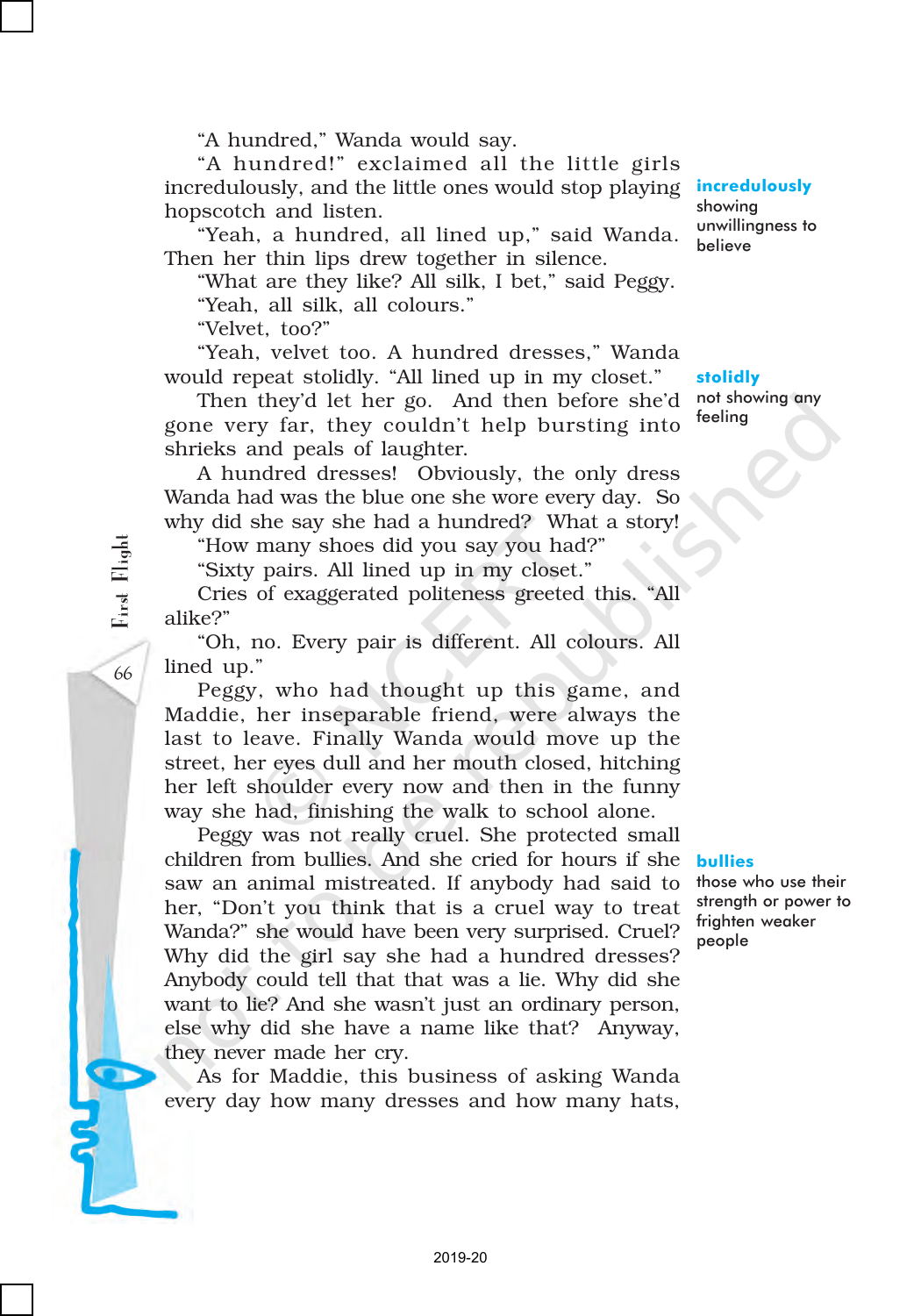and how many this and that she had was bothering her. Maddie was poor herself. She usually wore somebody's hand-me-down clothes. Thank goodness, she didn't live up on Boggins Heights or have a funny name.

Sometimes, when Peggy was asking Wanda those questions in that mocking polite voice, Maddie felt embarrassed and studied the marbles in the palm of her hand, rolling them around and saying nothing herself. Not that she felt sorry for Wanda, exactly. She would never have paid any attention to Wanda ashamed if Peggy hadn't invented the dresses game. But suppose Peggy and all the others started in on her next? She wasn't as poor as Wanda, perhaps, but she was poor. Of course she would have more sense than to say she had a hundred dresses. Still she would not like for them to begin on her. She wished Peggy would stop teasing Wanda Petronski.

### hand-me-down clothes

old clothes, handed down by someone else

### mocking

here, false; meant to make fun of

embarrassed

# Oral Comprehension Check

- *1. In what way was Wanda different from the other children?*
- *2. Did Wanda have a hundred dresses? Why do you think she said she did?*
- *3. Why is Maddie embarrassed by the questions Peggy asks Wanda? Is she also like Wanda, or is she different?*

2019-20

Today, even though they had been late to school, Maddie was glad she had not had to make fun of Wanda. She worked her arithmetic problems absentmindedly. "Eight times eight — let's see…" She wished she had the nerve to write Peggy a note, because she knew she never would have the courage to speak right out to Peggy, to say, "Hey, Peg, let's stop asking Wanda how many dresses she has." When she finished her arithmetic she did start a note to Peggy. Suddenly she paused and shuddered. She pictured herself in the school yard, a new target target for Peggy and the girls. Peggy might ask her where she got the dress that she had on, and Maddie would have to say it was one of Peggy's old ones that Maddie's mother had tried to disguise with

here, a person deliberately chosen for attack

The Hundred Dresses He Hundred Dresses –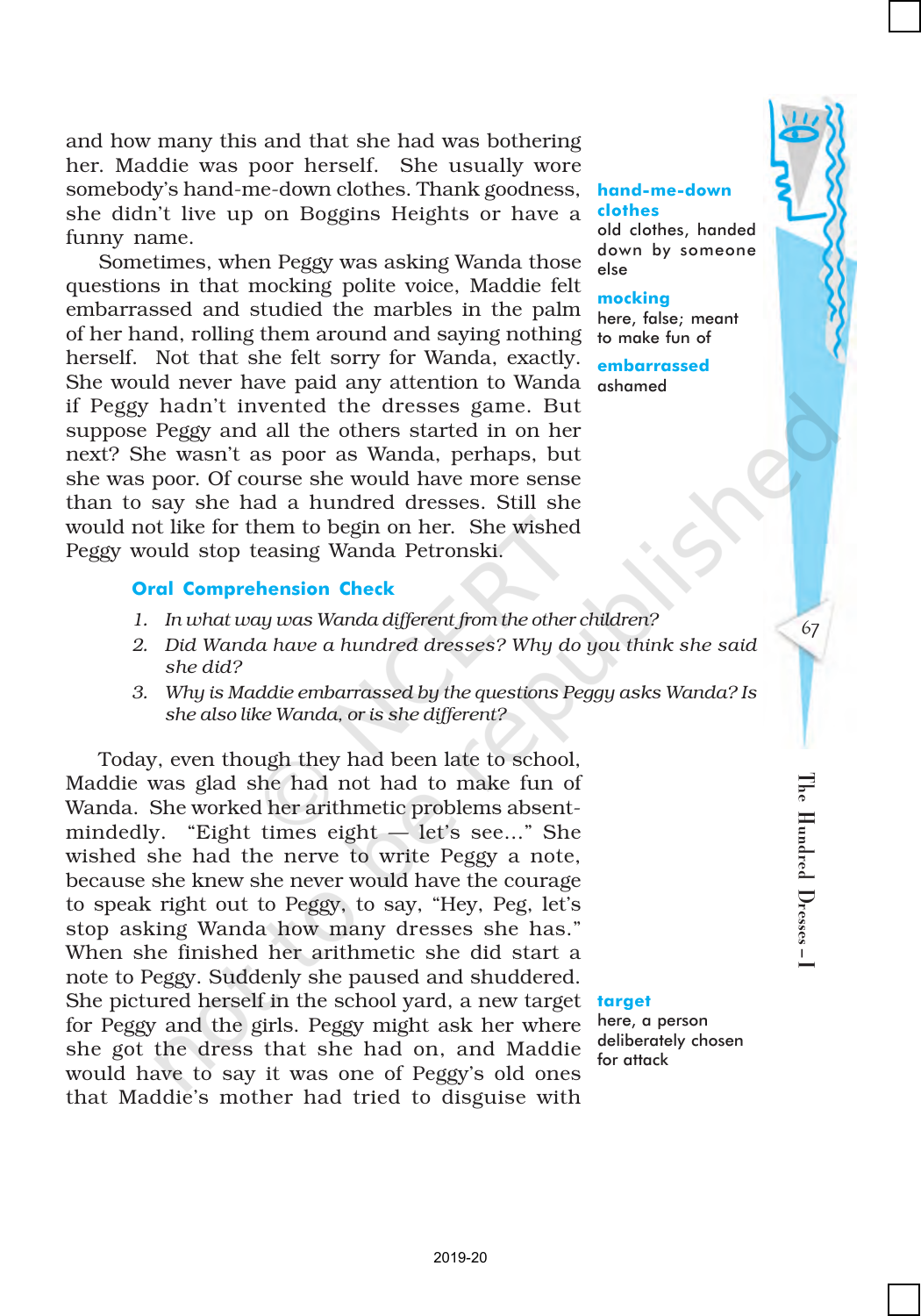new trimmings so no one in Room Thirteen would recognise it.

If only Peggy would decide of her own accord to stop having fun with Wanda. Oh, well! Maddie ran her hand through her short blonde hair as though to push the uncomfortable thoughts away. What difference did it make? Slowly Maddie tore into bits the note she had started. She was Peggy's best friend, and Peggy was the best-liked girl in the whole room. Peggy could not possibly do anything that was really wrong, she thought.

As for Wanda, she was just some girl who lived up on Boggins Heights and stood alone in the school yard. She scarcely ever said anything to anybody. The only time she talked was in the school yard about her hundred dresses. Maddie remembered her telling about one of her dresses, pale blue with coloured trimmings. And she remembered another that was brilliant jungle green with a red sash. "You'd look like a Christmas tree in that," the girls had said in pretended admiration.

68First Flight

68

First Flight

Thinking about Wanda and her hundred dresses not real all lined up in the closet, Maddie began to wonder who was going to win the drawing and colouring contest. For girls, this contest consisted of designing dresses and for boys, of designing motorboats. Probably Peggy would win the girls' medal. Peggy drew better than anyone else in the room. At least, that's what everybody thought. She could copy a picture in a magazine or some film star's head so that you could almost tell who it was. Oh, Maddie was sure Peggy would win. Well, tomorrow the teacher was going to announce the winners. Then they'd know.

The next day it was drizzling. Maddie and Peggy **drizzling** hurried to school under Peggy's umbrella. Naturally, on a day like this, they didn't wait for Wanda Petronski on the corner of Oliver Street, the street that far, far away, under the railroad tracks and up the hill, led to Boggins Heights. Anyway, they weren't taking chances on being late today, because today was important.

pretended

a very light rain was falling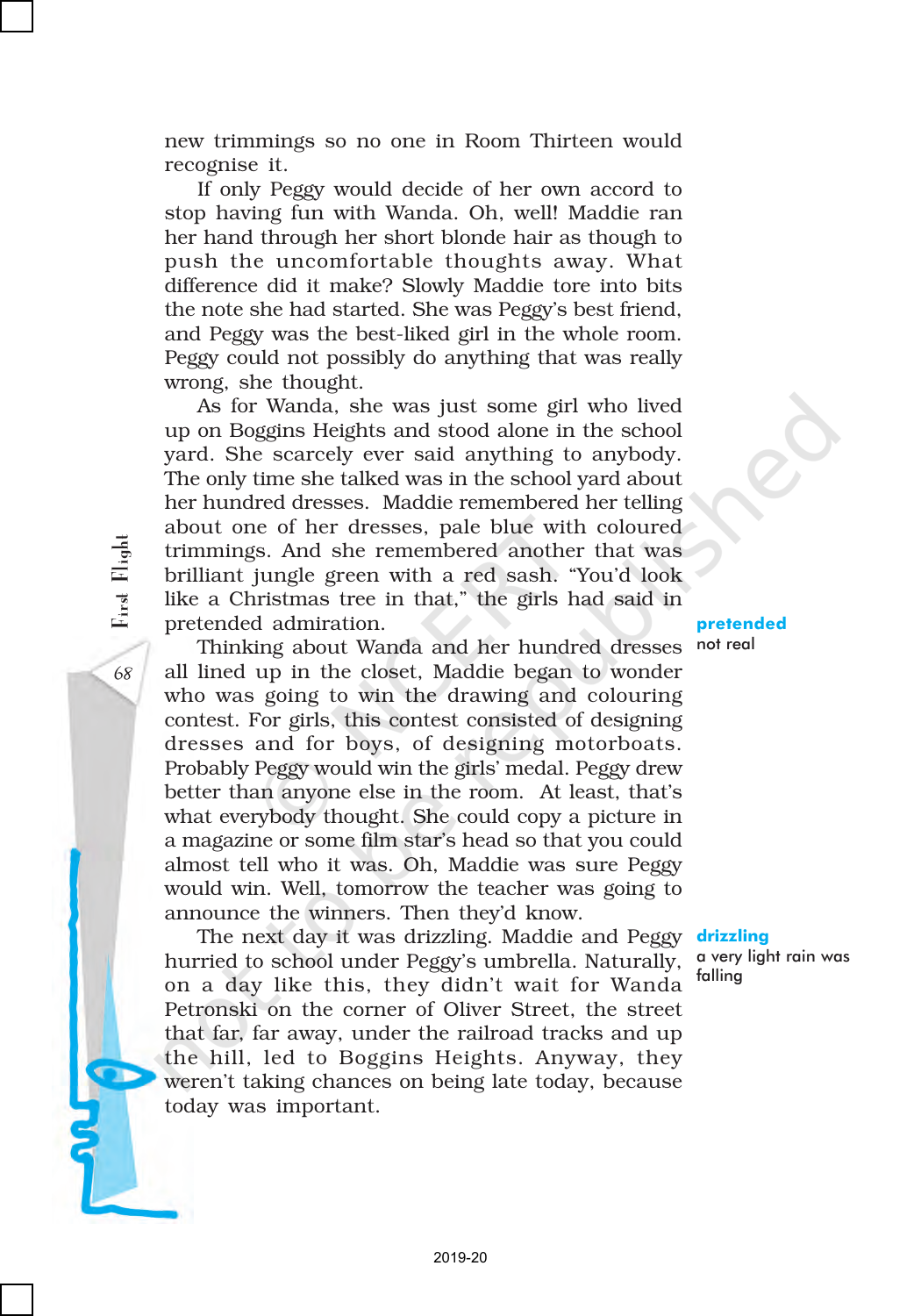"Do you think Miss Mason will announce the winners today?" asked Peggy.

"Oh, I hope so, the minute we get in," said Maddie. "Of course, you'll win, Peg."

"Hope so," said Peggy eagerly.

The minute they entered the classroom, they stopped short and gasped. There were drawings all over the room, on every ledge and windowsill, dazzling colours and brilliant, lavish designs, all drawn on lavish great sheets of wrapping paper. There must have been a hundred of them, all lined up. These must be the drawings for the contest. They were! Everybody stopped and whistled or murmured admiringly.

As soon as the class had assembled, Miss Mason announced the winners. Jack Beggles had won for the boys, she said, and his design for an outboard motor was on exhibition in Room Twelve, along with the sketches by all the other boys.

"As for the girls," she said, "although just one or two sketches were submitted by most, one girl and Room Thirteen should be proud of her — this one girl actually drew one hundred designs — all different and all beautiful. In the opinion of the judges, any one of the drawings is worthy of winning the prize. I am very happy to say that Wanda Petronski is the winner of the girls' medal.





very grand





69

The Hundred Dresses he Hundred Dresses-

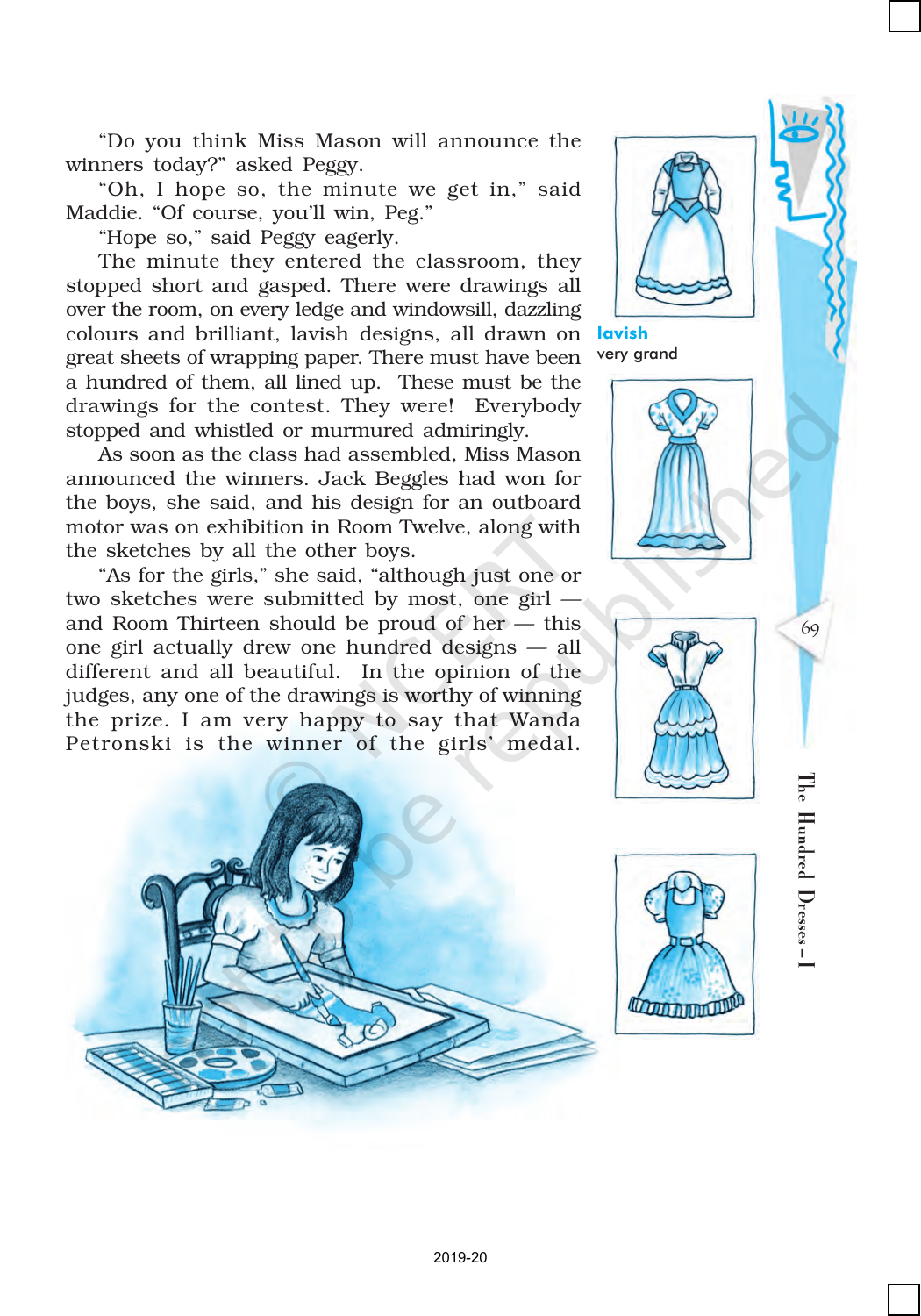







Unfortunately, Wanda has been absent from school for some days and is not here to receive the applause that is due to her. Let us hope she will be back tomorrow. Now class, you may file around the room quietly and look at her exquisite drawings."

The children burst into applause, and even the boys were glad to have a chance to stamp on the floor, put their fingers in their mouths and whistle, though they were not interested in dresses.

"Look, Peg," whispered Maddie. "There's that blue one she told us about. Isn't it beautiful?"



burst into applause suddenly and spontaneously clapped hands

"Yes," said Peggy, "And here's that green one. Boy, and I thought I could draw."

# Oral Comprehension Check

- *1. Why didn't Maddie ask Peggie to stop teasing Wanda? What was she afraid of?*
- *2. Who did Maddie think would win the drawing contest? Why?*
- *3. Who won the drawing contest? What had the winner drawn?*

# Thinking about the Text

- 1. How is Wanda seen as different by the other girls? How do they treat her?
- 2. How does Wanda feel about the dresses game? Why does she say that she has a hundred dresses?
- 3. Why does Maddie stand by and not do anything? How is she different from Peggy? (Was Peggy's friendship important to Maddie? Why? Which lines in the text tell you this?)
- 4. What does Miss Mason think of Wanda's drawings? What do the children think of them? How do you know?

70First Flight First Flight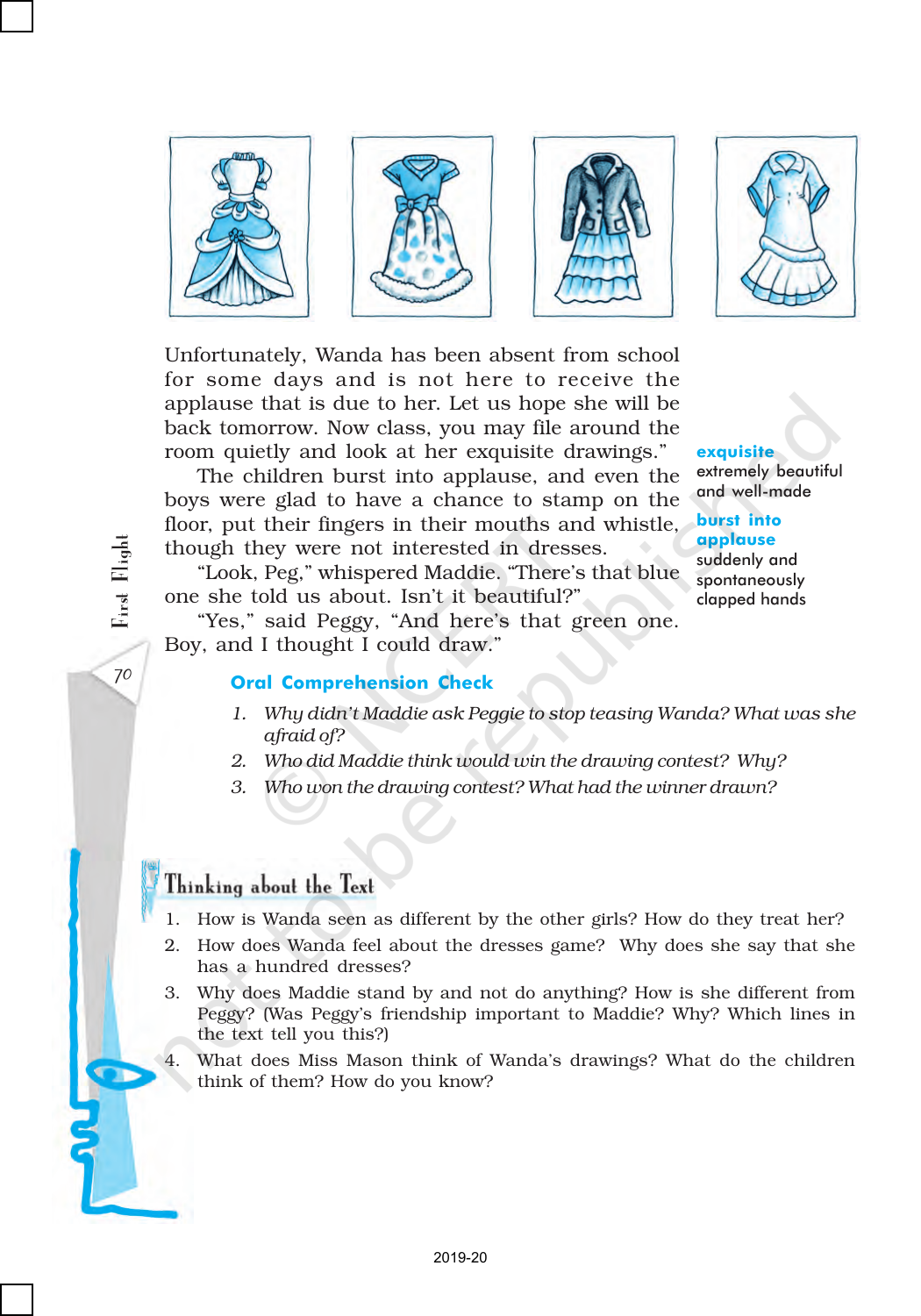# Thinking about Language

I. Look at these sentences

- (a) She sat in the corner of the room where the rough boys *who did not make good marks* sat, the corner of the room *where there was most scuffling of feet*, ...
- (b) The time *when they thought about Wanda* was outside of school hours ...

These italicised clauses help us to identify a set of boys, a place, and a time. They are answers to the questions 'What kind of rough boys?' 'Which corner did she sit in?' and 'What particular time outside of school hours?' They are 'defining' or 'restrictive' relative clauses. (Compare them with the 'nondefining' relative clauses discussed in Unit 1.)

## Combine the following to make sentences like those above.

- 1. This is the bus (what kind of bus?). *It goes to Agra*. (use *which* or *that*)
- 2. I would like to buy (*a*) shirt (which shirt?). (*The*) *shirt is in the shop window.* (use *which* or *that*)
- 3. You must break your fast *at a particular time* (when?). You see the moon in the sky. (use *when*)
- 4. Find a word (what kind of word?). *It begins with the letter Z.* (use *which* or *that*)
- 5. Now find a person (what kind of person). *His or her name begins with the letter Z.* (use *whose*)
- 6. Then go to a place (what place?). *There are no people whose name begins with Z in that place.* (use *where*)

### II. The Narrative Voice

This story is in the 'third person' that is, the narrator is not a participant in the story. But the narrator often seems to tell the story from the point of view of one of the characters in the story. For example, look at the italicised words in this sentence

*Thank goodness*, she did not live up on Boggins Heights or have a funny name.

Whose thoughts do the words 'Thank goodness' express? Maddie's, who is grateful that although she is poor, she is yet not as poor as Wanda, or as 'different'. (So she does not get teased; she is thankful about that.)

## 1. Here are two other sentences from the story. Can you say whose point of view the italicised words express?

- (i) But on Wednesday, Peggy and Maddie, *who sat down front with other children who got good marks and who didn't track in a whole lot of mud,* did notice that Wanda wasn't there.
- (ii) Wanda Petronski. *Most of the children in Room Thirteen didn't have names like that. They had names easy to say, like Thomas, Smith or Allen.*